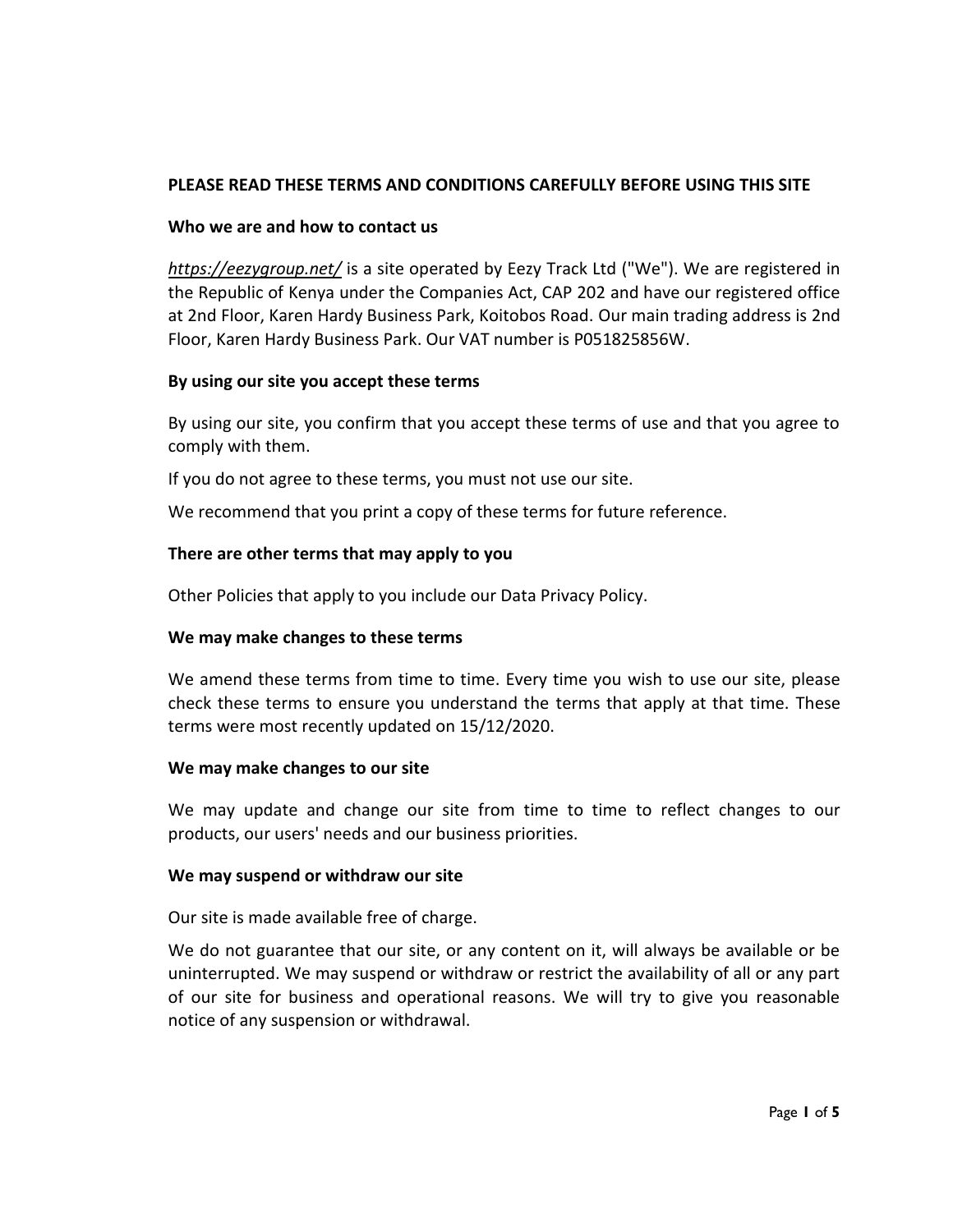You are also responsible for ensuring that all persons who access our site through your internet connection are aware of these terms of use and other applicable terms and conditions, and that they comply with them.

### **We may transfer this agreement to someone else**

We may transfer our rights and obligations under these terms to another organization. We will always tell you in writing if this happens and we will ensure that the transfer will not affect your rights under the contract.

### **Our site is only for users in the Republic of Kenya, Uganda and Tanzania**

Our site is directed to people residing in the Republic of Kenya, Uganda and Tanzania. We do not represent that content available on or through our site is appropriate for use or available in other locations.

### **You must keep your account details safe**

If you choose, or you are provided with, a user identification code, password or any other piece of information as part of our security procedures, you must treat such information as confidential. You must not disclose it to any third party.

We have the right to disable any user identification code or password, whether chosen by you or allocated by us, at any time, if in our reasonable opinion you have failed to comply with any of the provisions of these terms of use.

If you know or suspect that anyone other than you knows your user identification code or password, you must promptly notify us at info@eezygroup.net

### **How you may use material on our site**

We are the owner or the licensee of all intellectual property rights in our site, and in the material published on it. Those works are protected by copyright laws and treaties around the world. All such rights are reserved.

You may print off one copy, and may download extracts, of any page(s) from our site for your personal use and you may draw the attention of others within your organization to content posted on our site.

You must not modify the paper or digital copies of any materials you have printed off or downloaded in any way, and you must not use any illustrations, photographs, video or audio sequences or any graphics separately from any accompanying text.

Our status (and that of any identified contributors) as the authors of content on our site must always be acknowledged.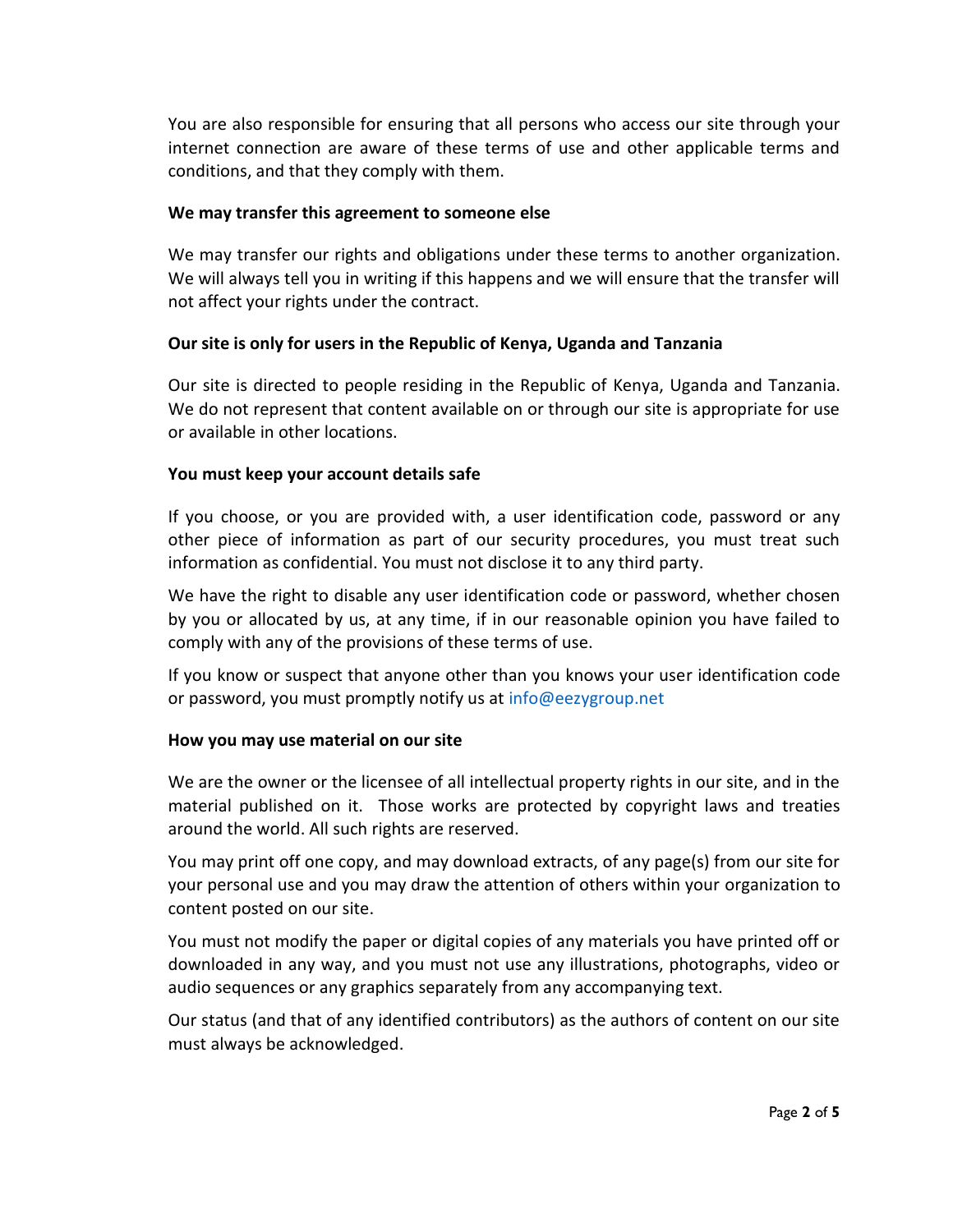You must not use any part of the content on our site for commercial purposes without obtaining a license to do so from us or our licensors.

If you print off, copy or download any part of our site in breach of these terms of use, your right to use our site will cease immediately and you must, at our option, return or destroy any copies of the materials you have made.

## **Do not rely on information on this site**

The content on our site is provided for general information only. It is not intended to amount to advice on which you should rely. You must obtain professional or specialist advice before taking, or refraining from, any action on the basis of the content on our site.

Although we make reasonable efforts to update the information on our site, we make no representations, warranties or guarantees, whether express or implied, that the content on our site is accurate, complete or up to date.

## **We are not responsible for websites we link to**

Where our site contains links to other sites and resources provided by third parties, these links are provided for your information only. Such links should not be interpreted as approval by us of those linked websites or information you may obtain from them.

We have no control over the contents of those sites or resources.

# **User-generated content is not approved by us**

This website may include information and materials uploaded by other users of the site, including to bulletin boards and chat rooms. This information and these materials have not been verified or approved by us. The views expressed by other users on our site do not represent our views or values.

### **How to complain about content uploaded by other users**

If you wish to complain about content uploaded by other users, please contact us on https://eezygroup.net/kenya/#

### **Our responsibility for loss or damage suffered by you**

- a) We exclude all implied conditions, warranties, representations or other terms that may apply to our site or any content on it.
- b) We will not be liable to you for any loss or damage, whether in contract, tort (including negligence), breach of statutory duty, or otherwise, even if foreseeable, arising under or in connection with: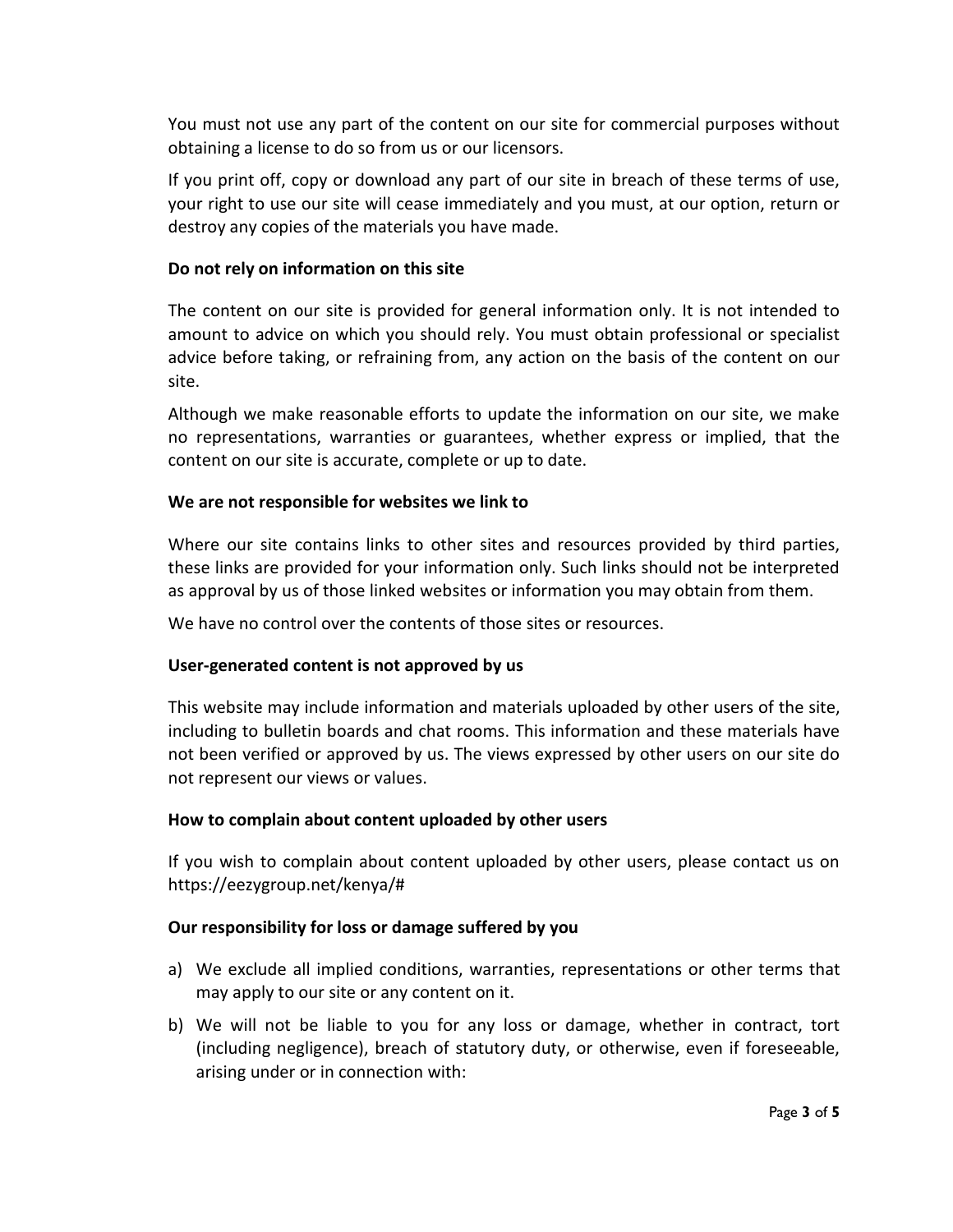- i) use of, or inability to use, our site; or
- ii) use of or reliance on any content displayed on our site.
- c) In particular, we will not be liable for:
	- i) loss of profits, sales, business, or revenue;
	- ii) business interruption;
	- iii) loss of anticipated savings;
	- iv) loss of business opportunity, goodwill or reputation; or
	- v) any indirect or consequential loss or damage.

#### **How we may use your personal information**

We will only use your personal information as set out in our Data Protection Policy.

### **Uploading content to our site**

Whenever you make use of a feature that allows you to upload content to our site, or to make contact with other users of our site, you must comply with the content standards set out in our Data Protection Policy (which may be found on our website).

You warrant that any such contribution does comply with those standards, and you will be liable to us and indemnify us for any breach of that warranty. This means you will be responsible for any loss or damage we suffer as a result of your breach of warranty.

Any content you upload to our site will be considered non-confidential and nonproprietary. You retain all of your ownership rights in your content, but you are required to grant us a limited license to use, store and copy that content and to distribute and make it available to third parties.

We also have the right to disclose your identity to any third party who is claiming that any content posted or uploaded by you to our site constitutes a violation of their intellectual property rights, or of their right to privacy.

You are solely responsible for securing and backing up your content.

### **We are not responsible for viruses and you must not introduce them**

We do not guarantee that our site will be secure or free from bugs or viruses.

You are responsible for configuring your information technology, computer programmes and platform to access our site. You should use your own virus protection software.

You must not misuse our site by knowingly introducing viruses, trojans, worms, logic bombs or other material that is malicious or technologically harmful. You must not attempt to gain unauthorized access to our site, the server on which our site is stored or